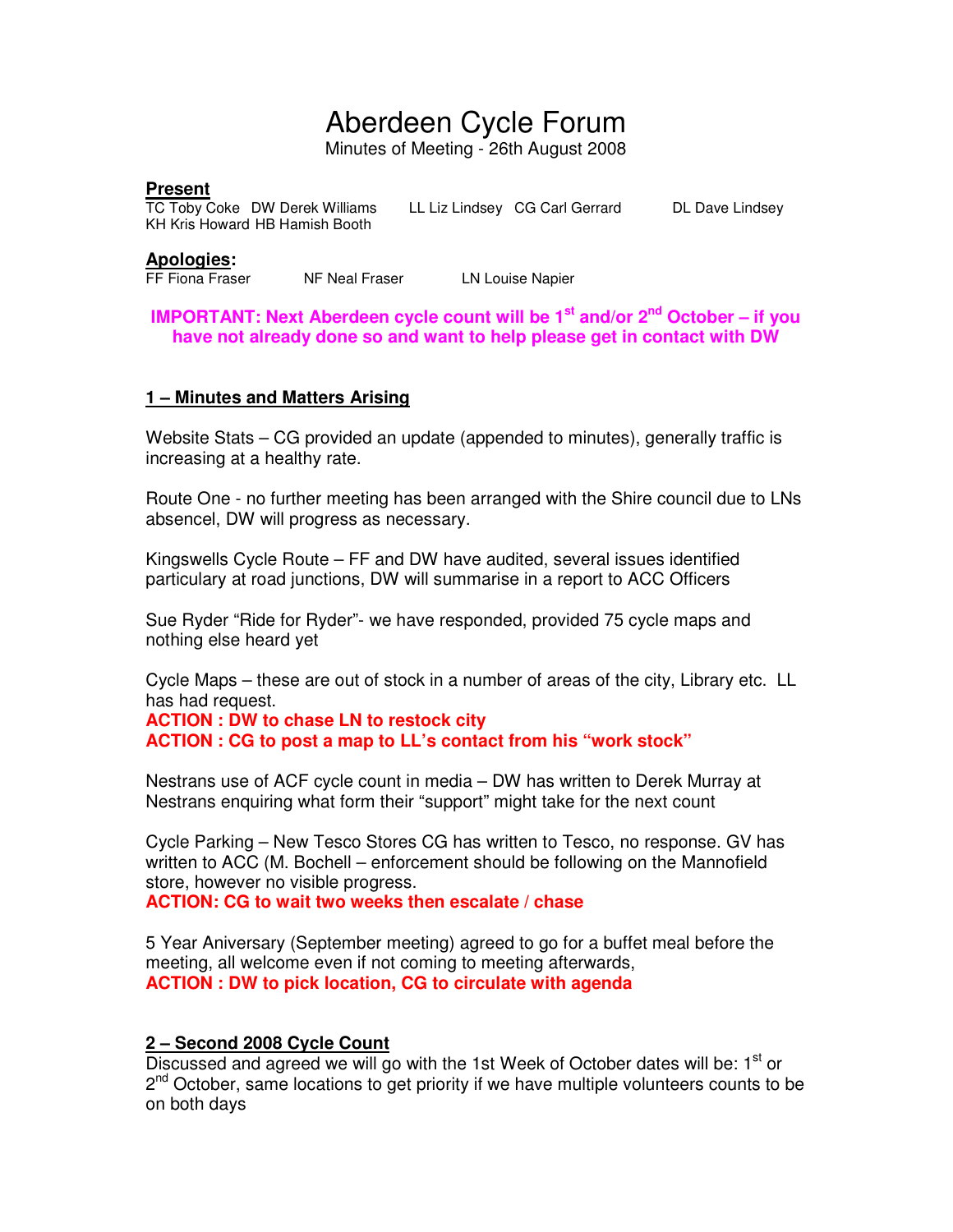# **3 Rail Station Access**

Deferred as LN not present

## **4 – Cycling Promotion**

Try cycling is attended every weekend, but is not attracting any new cyclists, whilst it is good to have cyclists on the road this is not what it is intended for…

**ACTION: DL to contact CTC in Lothian and SPOKES to see how they do their own Try Cycling publicity / participation etc.** 

**ACTION : CG to contact BeCycle - can they do posters "specific link" on ACF website.**

Funding for Bike Buddy Training – this was discussed and names of a potential sponsor sought:

**ACTION : TC to get list of companies with a green travel plan.** 

#### **5 - Fairview Street Island**

Link to Location Map http://maps.google.co.uk/maps?f=q&view=text&hl=en&q=Fairview+St,+Danestone,+Aberdeen,+Aberdeen+City,+United+Kingdom&ie=UTF8&cd=<br>1&geocode=FUuMaAMdAWTf\_w&ll=57.183297,-2.146518&spn=0.016839,0.054073&t=h&z=15

A new island has been installed here. Forum member MO'C who works in Dyce reported a near miss here to ACC Fault reporting and no follow up was made by ACC.

DW has raised with ACC's Doug Ritchie (DR):

- The red texture flex has not been installed as the road surface is too poor it can not be stuck down!
- Doug Richie has agreed to visit the site with DW, DR has agreed to erect warning signs.

DW reported that the island is on a bend and has poor visibility, this is not immediately obvious from the supplied plans, the learning for us is a site inspection may be required next time a proposal is supplied to us for areas we do not know.

#### **6 Bike to Work**

Discussed during the meeting, many of the major employers in Aberdeen are in the scheme

## **7 BikeFIT update**

DW reported BikeFIT is now in business, based on StMachar drive and is planning a formal launch on 29<sup>th</sup> September, noted the launch plans seem very optimistic.

## **ACTION : DW to provide a further "post launch" update at the next ACF meeting in September**